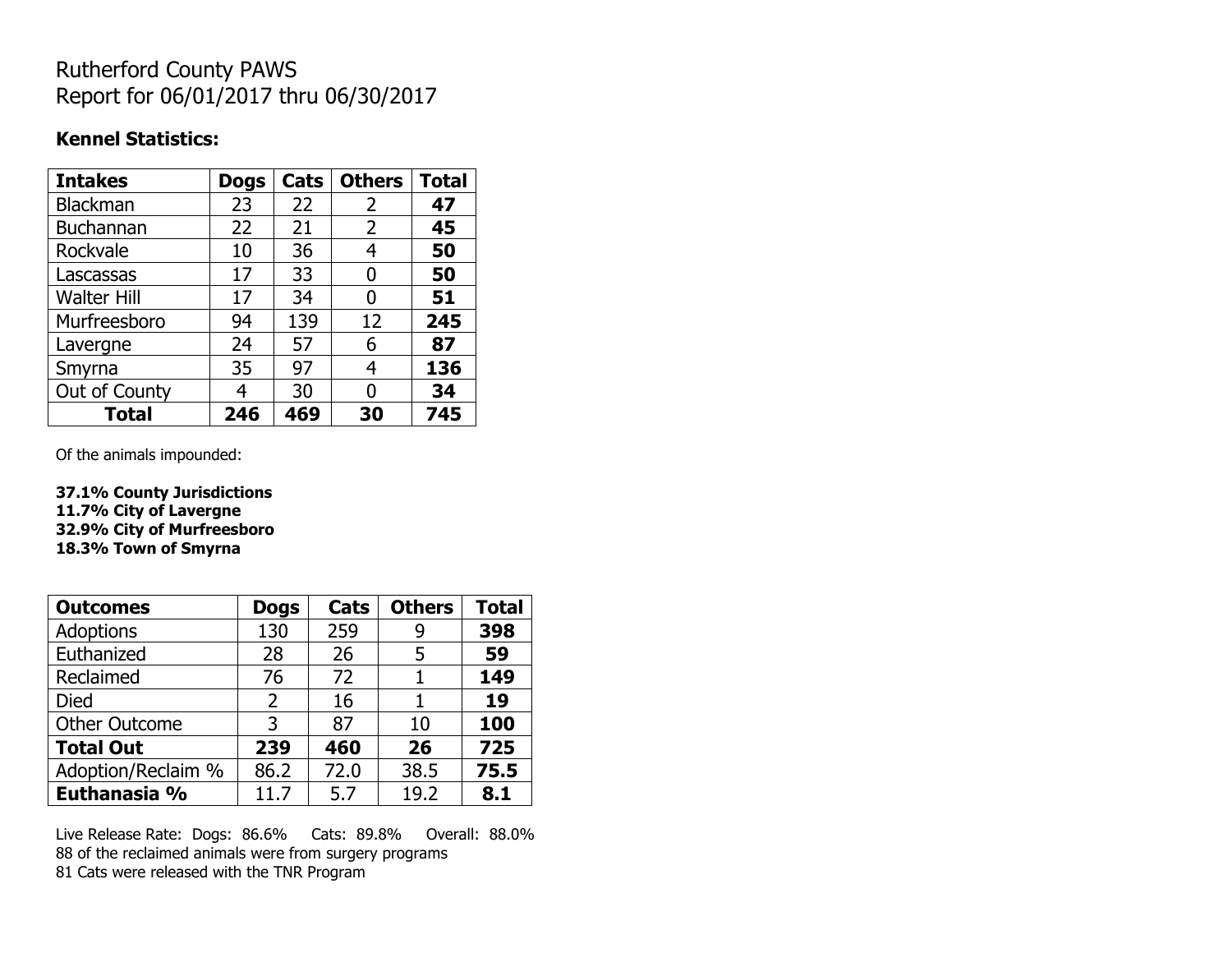Animals left in shelter on 06/30/2017: 164

2249 People visited the shelter looking for a lost /new pet.

2536 Logged calls/voice mails for the month.

#### **Activity Report by Jurisdiction:**

| Zones           | <b>Calls Received</b> | Calls Completed |
|-----------------|-----------------------|-----------------|
| <b>Blackman</b> | 251                   | 259             |
| Buchannan       | 112                   | 118             |
| Lavergne        | 262                   | 276             |
| Lascassas       | 155                   | 162             |
| Murfreesboro    | 684                   | 722             |
| Rockvale        | 120                   | 125             |
| Smyrna          | 258                   | 267             |
| Walter Hill     | 67                    | 76              |
| Out of Area     | 44                    | 48              |
| <b>Total</b>    | 1953                  | 2053            |

38.4% County Jurisdictions 13.4% City of Lavergne 35.0% City of Murfreesboro 13.2% Town of Smyrna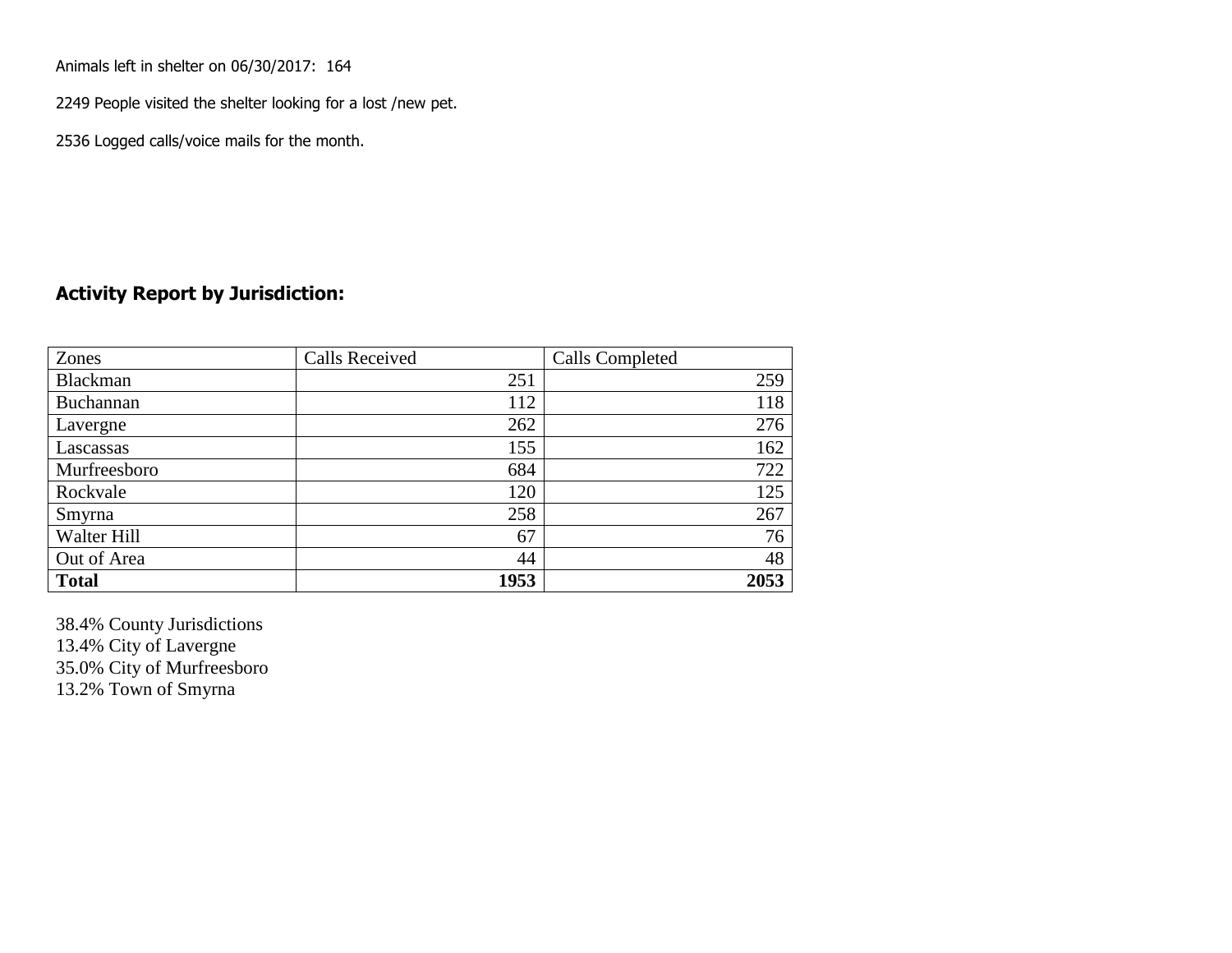# **Mileage:**

| <b>Officer</b> | <b>Miles</b> |
|----------------|--------------|
| 422            | 2344         |
| 423            | 1672         |
| 426            | 1827         |
| 427            | 974          |
| 428            | 1353         |
| 429            | 57           |
| 430            | 656          |
| 431            | 1584         |
| 432            | 839          |
| 437            | 1595         |
|                |              |
|                |              |
|                |              |
|                |              |
|                |              |
|                |              |
|                |              |
| <b>Total</b>   | 12901        |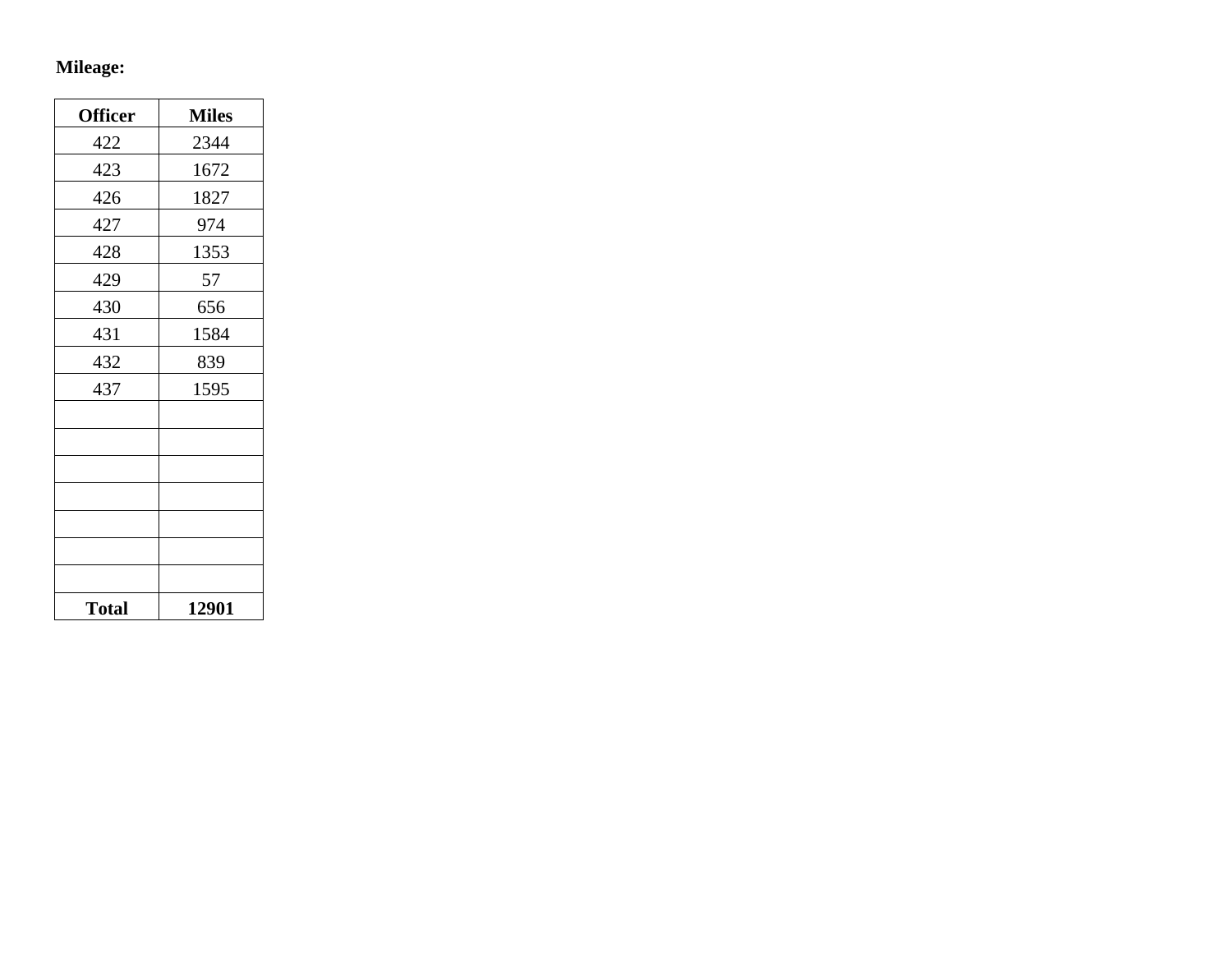## Fiscal Year-to-Date Report 07/01/16 thru 06/30/2017

#### **Kennel Statistics:**

| <b>Intakes</b>     | <b>Dogs</b> | Cats | <b>Others</b> | <b>Total</b> |
|--------------------|-------------|------|---------------|--------------|
| <b>Blackman</b>    | 263         | 270  | 10            | 543          |
| <b>Buchannan</b>   | 226         | 209  | 5             | 440          |
| Rockvale           | 183         | 208  | 18            | 409          |
| Lascassas          | 219         | 239  | 8             | 466          |
| <b>Walter Hill</b> | 156         | 177  | 3             | 336          |
| Murfreesboro       | 1213        | 1347 | 147           | 2707         |
| Lavergne           | 299         | 401  | 47            | 747          |
| Smyrna             | 341         | 519  | 42            | 902          |
| Out of County      | 51          | 100  | U             | 151          |
| <b>Total</b>       | 2951        | 3470 | 280           | 6701         |

Of the animals impounded since July 01: **20.0% County Jurisdictions**

**11.2% City of Lavergne 55.3% City of Murfreesboro**

**13.5% Town of Smyrna**

| <b>Outcomes</b>      | <b>Dogs</b> | Cats | <b>Others</b> | <b>Total</b> |
|----------------------|-------------|------|---------------|--------------|
| <b>Adoptions</b>     | 1495        | 1552 | 57            | 3104         |
| Euthanized           | 373         | 907  | 79            | 1359         |
| Reclaimed            | 1024        | 734  | 6             | 1764         |
| <b>Died</b>          | 20          | 77   | 14            | 111          |
| <b>Other Outcome</b> | 34          | 210  | 118           | 362          |
| <b>Total Out</b>     | 2946        | 3480 | 247           | 6700         |
| Adoption/Reclaim %   | 85.5        | 65.7 | 25.5          | 72.7         |
| Euthanasia %         | 12.7        | 26.1 | 32.0          | 20.3         |

Live Release Rate: 77.0%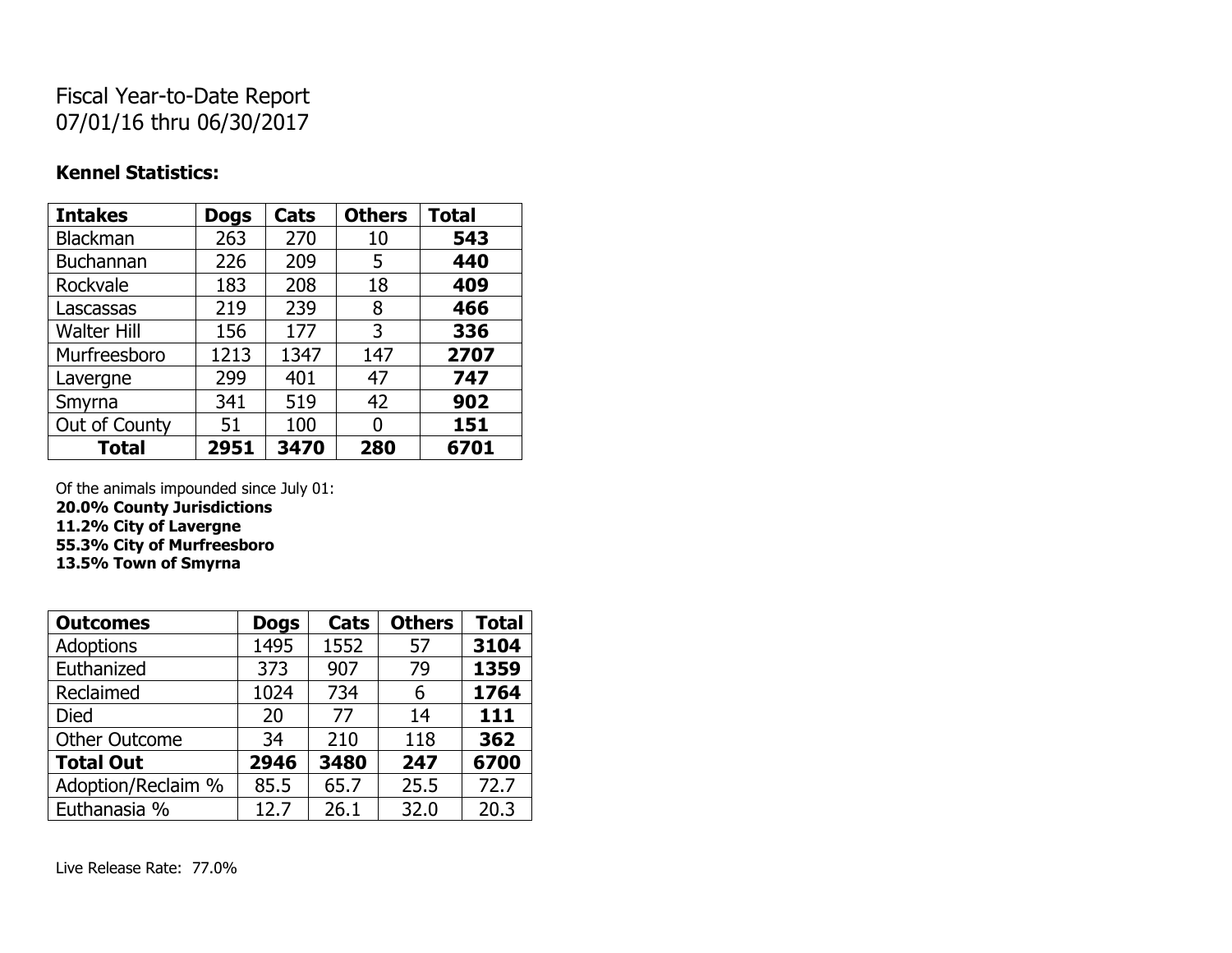25559 People have visited the shelter since July 01, 2016 looking for a lost /new pet.

24162 Logged calls/voice mails since July 01, 2016.

## **Activity Report by Jurisdiction:**

| Zones           | <b>Calls Received</b> | Calls Completed |
|-----------------|-----------------------|-----------------|
| <b>Blackman</b> | 2134                  | 2140            |
| Buchannan       | 1490                  | 1500            |
| Lavergne        | 2712                  | 2731            |
| Lascassas       | 1411                  | 1419            |
| Murfreesboro    | 6680                  | 6714            |
| Rockvale        | 1193                  | 1198            |
| Smyrna          | 2017                  | 2023            |
| Walter Hill     | 1057                  | 1065            |
| Out of Area     | 143                   | 147             |
| <b>Total</b>    | 18837                 | 18937           |

39.4% County Jurisdictions 14.4% City of Lavergne 35.5% City of Murfreesboro 10.7% Town of Smyrna